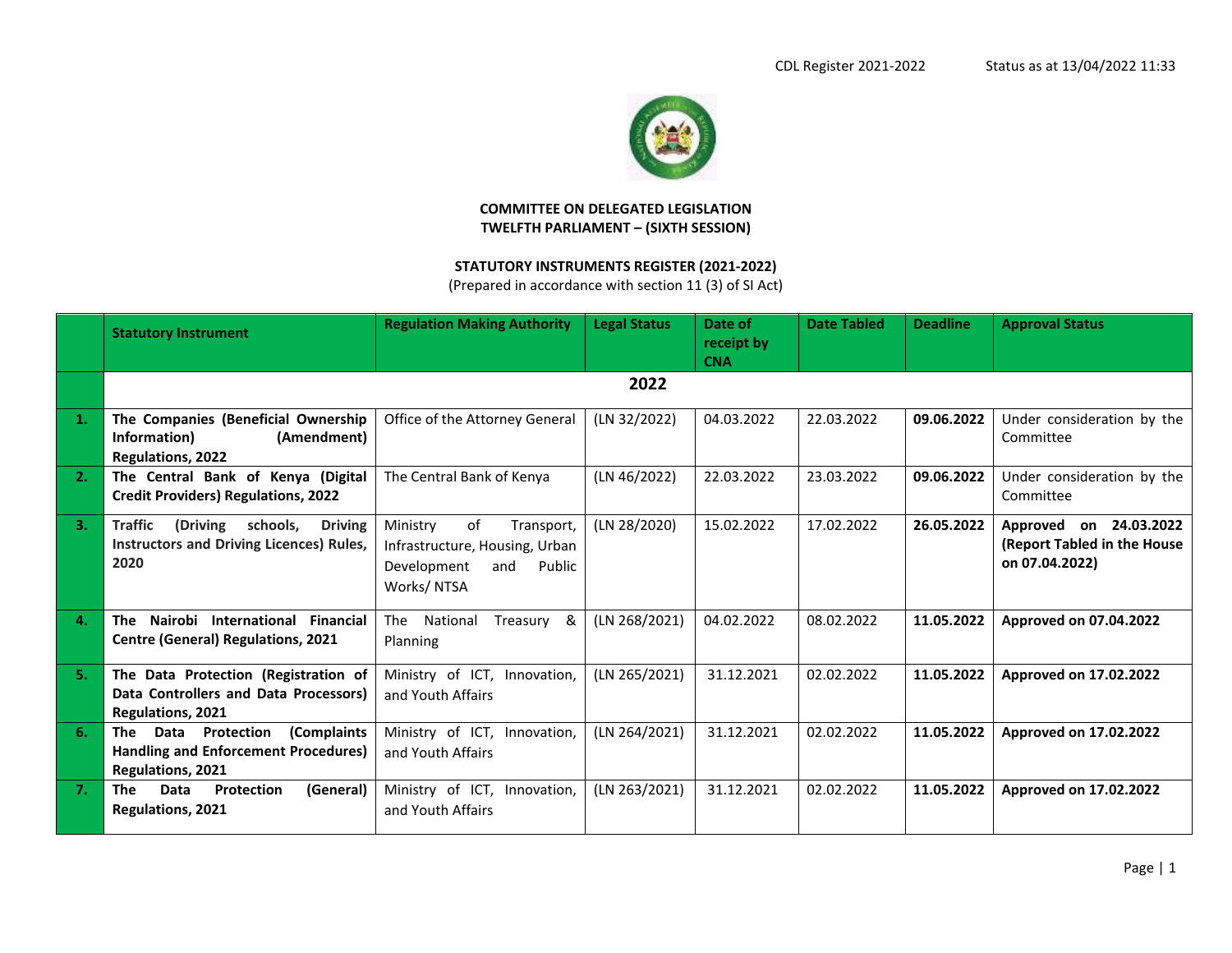CDL Register 2021-2022 Status as at 13/04/2022 11:33

| 8.  | Certification of Fees and Payment for<br><b>Animal Diseases</b>                                           | Ministry<br>of<br>Agriculture,<br>Fisheries<br>Livestock,<br>and<br>Cooperatives            | (LN 266/2021)                 | 12.01.2022 | 25.01.2022 | 14.04.2022 | Approved on 01.03.2022                                                                                                                     |
|-----|-----------------------------------------------------------------------------------------------------------|---------------------------------------------------------------------------------------------|-------------------------------|------------|------------|------------|--------------------------------------------------------------------------------------------------------------------------------------------|
| 9.  | <b>Political Parties</b><br>(Membership)<br>The<br>Regulations, 2021                                      | Office of the Attorney General                                                              | (LN 260/2021)                 | 20.01.2022 | 25.01.2022 | 14.04.2022 | Approved on 07.04.2022<br>(Report to be Tabled in the<br>House by 14.04.2022)                                                              |
| 10. | The Tax Procedures (Unassembled<br>(Amendment)(No.<br>Motorcycles)<br>2)<br>Regulations, 2021             | The National<br>Treasury<br>&<br>Planning                                                   | (LN 223/2021)                 | 28.11.2021 | 01.12.2021 | 02.03.2022 | Approved on 17.02.2022                                                                                                                     |
| 11. | The Tax Procedures (Unassembled<br>Motorcycles)<br>(Amendment)<br>Regulations, 2021                       | National Treasury<br>The<br>&<br>Planning                                                   | (LN 192/2021)                 | 28.11.2021 | 01.12.2021 | 02.03.2022 | Approved on 17.02.2022                                                                                                                     |
| 12. | <b>Guidelines on Share Buybacks for Listed</b><br><b>Companies</b>                                        | National Treasury &<br>The<br>Planning                                                      | Gazette<br>Notice No<br>12325 | 25.11.2021 | 01.12.2021 | 02.03.2022 | Approved on 24.02.2022                                                                                                                     |
| 13. | The Controller of Budget Regulations,<br>2021                                                             | Officer of the Controller of<br><b>Budget</b>                                               | (LN 254/2021)                 | 10.12.2021 | 21.12.2021 | 23.02.2022 | Approved on 25.01.2022                                                                                                                     |
| 14. | The Physical and Land Use Planning<br>(Development Permission and Control)<br>(General) Regulations, 2021 | Ministry of Lands and Physical<br>Planning                                                  | (LN 253/2021)                 | 02.12.2021 | 21.12.2021 | 23.03.2022 | Approved on 25.01.2022                                                                                                                     |
| 15. | The Physical and Land Use Planning<br>(Outsourcing of Professional Services)<br>Regulations, 2021         | Ministry of Lands and Physical<br>Planning                                                  | (LN 252/2021)                 | 02.12.2021 | 21.12.2021 | 23.03.2022 | Approved on 25.01.2022                                                                                                                     |
| 16. | The Physical and Land Use Planning<br>(Development Control Enforcement)<br>Regulations, 2021              | Ministry of Lands and Physical<br>Planning                                                  | (LN 251/2021)                 | 02.12.2021 | 21.12.2021 | 23.03.2022 | Approved on 25.01.2022                                                                                                                     |
| 17. | The Physical and Land Use Planning<br>(Liaison Committee) Regulations, 2021                               | Ministry of Lands and Physical<br>Planning                                                  | (LN 250/2021)                 | 02.12.2021 | 21.12.2021 | 23.03.2022 | Approved on 25.01.2022                                                                                                                     |
| 18. | The Designation of Basin Areas                                                                            | Ministry of Water, Sanitation<br>Irrigation<br>(Water<br>and<br><b>Resources Authority)</b> | (LN 235/2021)                 | 10.12.2021 | 21.12.2021 | 23.03.2022 | Approved on 27.01.2022                                                                                                                     |
| 19. | <b>Public Finance</b><br>The<br>Management<br>(National Roads Toll Fund) Regulations,<br>2021             | The National Treasury &<br>Planning                                                         | (LN 222/2021)                 | 11.11.2021 | 16.11.2021 | 01.03.2022 | Approved on 27.01.2022<br>(Report Approved by the<br>29.02.2022<br><b>House</b><br>on<br>Pursuant to Sec 24(2) of<br><b>PFM Act, 2022)</b> |